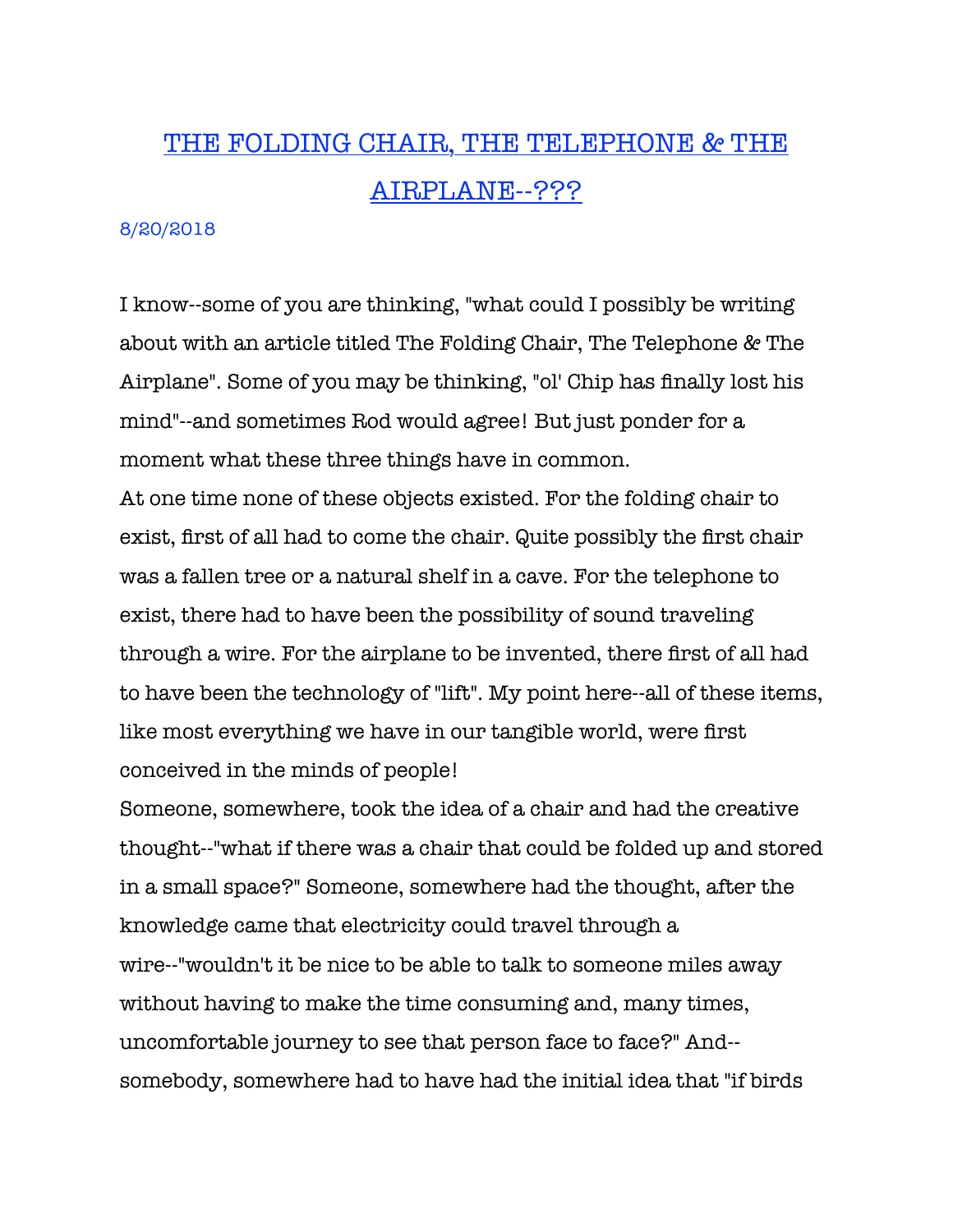can fly, why can't we?'

Any tangible creation is first realized in the mind. Without the initial creative thought we would all still be living in the jungles and deserts trying to gather and catch our food with our bare hands! Quite possibly one of the first inventions was the spear, or sharpened stick, used to catch fish and to hunt wild game. That creative idea led to the thought that "if we could make the spear into some kind of projectile, hunting would be a lot easier. Voila! The bow and arrow! The writer of the Christian scriptures' Book of Hebrews put it this way--

"Now faith is the substance of things hoped for as it was the substance of things which have come to pass--and it is the evidence of things unseen.........For it is through faith we understand that the worlds were created by the word of God so that the things which are seen came to be from those which are not seen."

The creative idea, followed by the faith something can be accomplished, is the beginning of all things! Just as "the word of God" created the heavens and the earth, so we, as co-creators with God, create our worlds from our thoughts, words and actions. FAITH--that we can bring our creative ideas into reality will cause those creative ideas to manifest in our physical world!

Whether we are baking a cake, writing a song or tackling some perceived troublesome situations in our lives, the answers lie in believing in our creative ideas, given to us by the Mind of God, and following through to bring those ideas (things unseen) into physical